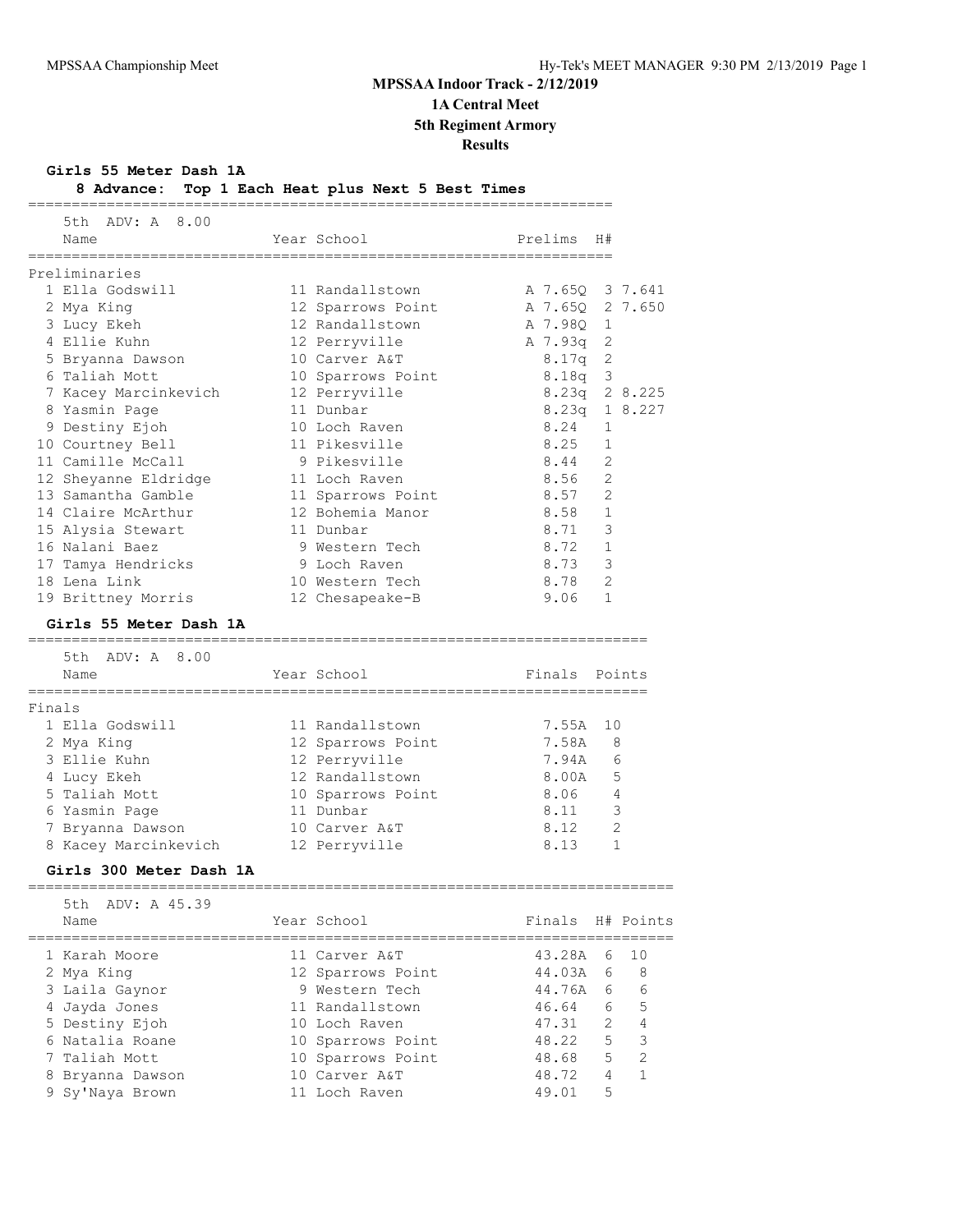### **....Girls 300 Meter Dash 1A**

| 10 Camille McCall     | 9 Pikesville    | 49.52<br>-2             |
|-----------------------|-----------------|-------------------------|
| 11 Hadja Diallo       | 11 Western Tech | 50.17<br>2              |
| 12 Kim Parson         | 12 Pikesville   | 50.20<br>$\overline{4}$ |
| 13 Eustacia Narcis    | 11 Chesapeake-B | 51.14<br>1              |
| 14 Sanai Jackson      | 10 Carver A&T   | 51.63                   |
| 15 Courtney Bell      | 11 Pikesville   | 53.08<br>$\overline{4}$ |
| 16 Lucy Ekeh          | 12 Randallstown | 54.49<br>-5             |
| 17 Saniya Holmes      | 11 Randallstown | 54.60<br>4              |
| 18 Lindsay Hoogerwerf | 9 Loch Raven    | 56.14<br>$\mathcal{L}$  |

#### **Girls 500 Meter Run 1A**

#### ==========================================================================

| 5th ADV: A 1:27.73<br>Name | Year School             | Finals H# Points |                |                |
|----------------------------|-------------------------|------------------|----------------|----------------|
| 1 Laila Gaynor             | 9 Western Tech          | 1:26.12A         | 6              | 10             |
| 2 Karah Moore              | 11 Carver A&T           | 1:27.24A         | 6              | 8              |
| 3 Lyric Deshazo            | 11 Dunbar               | 1:32.02          |                | $5 -$<br>6     |
| 4 Natalia Roane            | 10 Sparrows Point       | $1:32.95$ 6      |                | 5              |
| 5 Marlaina Ellis           | 9 Bohemia Manor         | 1:33.60          | 5 <sup>5</sup> | 4              |
| 6 Jadia Roney              | 11 Randallstown 1:34.62 |                  | 5              | 3              |
| 7 Katelyn Flaks            | 12 Pikesville           | 1:36.20          | $\overline{4}$ | $\overline{2}$ |
| 8 Renee Skeene             | 10 Western Tech         | 1:36.92          | 5              | $\mathbf{1}$   |
| 9 Karen Fritzges           | 10 Sparrows Point       | 1:37.12          | 3              |                |
| 10 Jayce Jenkins           | 10 Carver A&T           | 1:38.13          | 3              |                |
| 11 Eustacia Narcis         | 11 Chesapeake-B         | 1:38.77          | 4              |                |
| 12 Comfort Ziah            | 11 Randallstown         | 1:39.12          | 6              |                |
| 13 Radeyah Okanigbuan      | 9 Randallstown          | 1:40.97          | $\mathbf{1}$   |                |
| 14 Ugomma Korie            | 12 Western Tech         | 1:41.76          | 4              |                |
| 15 Maryfe Meza             | 12 Loch Raven           | 1:42.24          | 3              |                |
| 16 Jessica Shelton         | 12 Pikesville           | 1:42.56          | 3              |                |
| 17 Purity Nyaga            | 10 Chesapeake-B         | 1:44.10          | $\overline{2}$ |                |
| 18 Alisia Simmons          | 12 Loch Raven           | 1:45.63          | $\mathbf{1}$   |                |
| 19 Kaya Smith              | 10 Pikesville           | 1:47.74          | $\overline{2}$ |                |

#### **Girls 800 Meter Run 1A**

### ==========================================================================

| 5th ADV: A 2:38.56<br>Name |                                                                                                                                                                                                                                                                                 |                                                                                                                                                                                                                                                                              |                |                                                                                                                  |
|----------------------------|---------------------------------------------------------------------------------------------------------------------------------------------------------------------------------------------------------------------------------------------------------------------------------|------------------------------------------------------------------------------------------------------------------------------------------------------------------------------------------------------------------------------------------------------------------------------|----------------|------------------------------------------------------------------------------------------------------------------|
|                            |                                                                                                                                                                                                                                                                                 |                                                                                                                                                                                                                                                                              | 2              | 10                                                                                                               |
|                            |                                                                                                                                                                                                                                                                                 |                                                                                                                                                                                                                                                                              |                | 8                                                                                                                |
|                            |                                                                                                                                                                                                                                                                                 |                                                                                                                                                                                                                                                                              |                | 6                                                                                                                |
|                            |                                                                                                                                                                                                                                                                                 |                                                                                                                                                                                                                                                                              | $\overline{2}$ | 5                                                                                                                |
|                            |                                                                                                                                                                                                                                                                                 |                                                                                                                                                                                                                                                                              | $\mathcal{L}$  | 4                                                                                                                |
|                            |                                                                                                                                                                                                                                                                                 |                                                                                                                                                                                                                                                                              | $\mathcal{L}$  | 3                                                                                                                |
|                            |                                                                                                                                                                                                                                                                                 |                                                                                                                                                                                                                                                                              | $\mathbf{1}$   | $\overline{2}$                                                                                                   |
|                            |                                                                                                                                                                                                                                                                                 |                                                                                                                                                                                                                                                                              | $\mathbf{1}$   | 1                                                                                                                |
|                            |                                                                                                                                                                                                                                                                                 | 3:04.65                                                                                                                                                                                                                                                                      | $\overline{2}$ |                                                                                                                  |
|                            |                                                                                                                                                                                                                                                                                 | 3:08.36                                                                                                                                                                                                                                                                      | $\mathfrak{D}$ |                                                                                                                  |
|                            |                                                                                                                                                                                                                                                                                 | 3:08.91                                                                                                                                                                                                                                                                      | $\overline{2}$ |                                                                                                                  |
|                            |                                                                                                                                                                                                                                                                                 | 3:09.26                                                                                                                                                                                                                                                                      | $\mathbf{1}$   |                                                                                                                  |
|                            |                                                                                                                                                                                                                                                                                 | 3:13.57                                                                                                                                                                                                                                                                      | $\mathfrak{D}$ |                                                                                                                  |
|                            |                                                                                                                                                                                                                                                                                 | 3:14.36                                                                                                                                                                                                                                                                      |                |                                                                                                                  |
|                            | 1 Brooke Walz<br>2 Macy Gerbes<br>3 Callie Polanka<br>4 Reagan Goldsmith<br>5 Ester Kehinde<br>6 Savannah Scott<br>7 Kayla Campbell<br>8 Rebecca Lane<br>9 Aubrey Preske<br>10 Jessica Shelton<br>11 Madeline Menkes<br>12 Ashley Buckson<br>13 Rachel Zayon<br>14 Talia Fastow | Year School<br>11 Bohemia Manor<br>10 Sparrows Point<br>9 Sparrows Point<br>11 Bohemia Manor<br>9 Randallstown<br>12 Loch Raven<br>9 Sparrows Point<br>12 Loch Raven<br>11 Bohemia Manor<br>12 Pikesville<br>11 Carver A&T<br>10 Perryville<br>12 Pikesville<br>9 Pikesville |                | Finals H# Points<br>2:38.86<br>$2:46.17$ 2<br>$2:49.74$ 2<br>2:50.16<br>2:54.73<br>2:56.83<br>2:57.63<br>3:03.98 |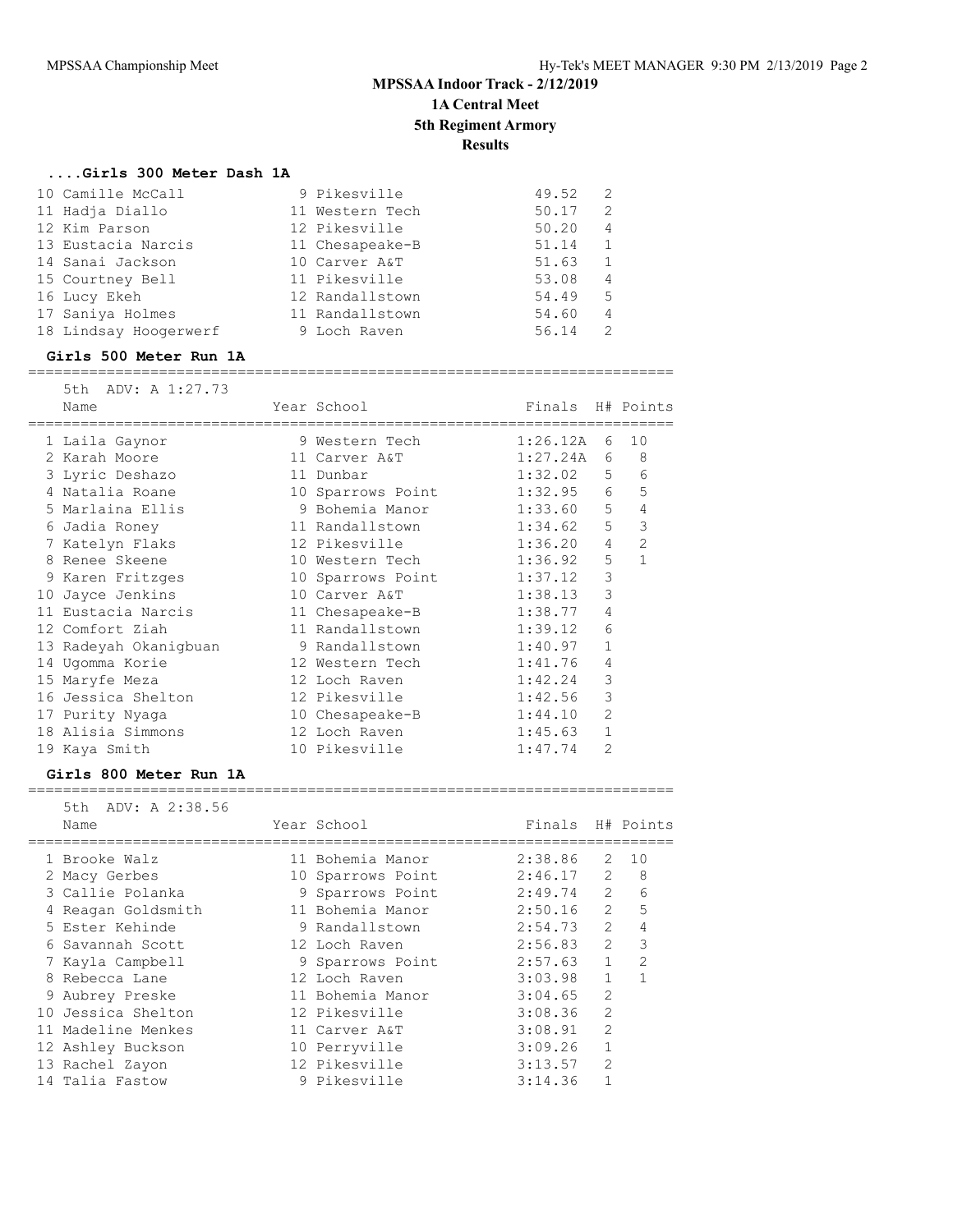### **....Girls 800 Meter Run 1A**

| 15 Amanda Klepitch | 10 Perryville   | 3:15.46     |              |
|--------------------|-----------------|-------------|--------------|
| 16 Shiru Kimani    | 11 Chesapeake-B | 3:21.40     | $\mathbf{1}$ |
| 17 Brooke Davidson | 10 Loch Raven   | 3:33.95     | -1           |
| 18 Da'Lonna Wells  | 10 Randallstown | $3:34.77$ 1 |              |

#### **Girls 1600 Meter Run 1A**

==========================================================================

| 5th ADV: A 6:02.08  |                   |              |                |               |
|---------------------|-------------------|--------------|----------------|---------------|
| Name                | Year School       | Finals       |                | H# Points     |
| 1 Macy Gerbes       | 10 Sparrows Point | 5:43.95A     | 2              | 10            |
| 2 Brooke Walz       | 11 Bohemia Manor  | $5:59.98A$ 2 |                | 8             |
| 3 Logan Bierer      | 11 Pikesville     | 6:10.53      | 2              | 6             |
| 4 Gabrielle Turner  | 12 Forest Park    | 6:27.57      | 2              | 5             |
| 5 Esmeralda Romero  | 12 A.C.C.E.       | 6:32.61      | 2              | 4             |
| 6 Rachel Zayon      | 12 Pikesville     | 6:37.62      | $\overline{2}$ | 3             |
| 7 Rebecca Lane      | 12 Loch Raven     | 6:42.62      | $\mathcal{L}$  | $\mathcal{L}$ |
| 8 Alessia Cusick    | 9 Carver A&T      | 6:43.10      | $\mathcal{L}$  | 1             |
| 9 Catherine Cusick  | 9 Carver A&T      | 6:43.63      | $\overline{2}$ |               |
| 10 Abbie James      | 11 Perryville     | 6:51.04      | $\overline{2}$ |               |
| 11 Sage Leone       | 12 Bohemia Manor  | 6:53.78      | $\mathfrak{D}$ |               |
| 12 Jessica Fon-Kats | 10 Pikesville     | 6:54.32      |                |               |
| 13 Helen Lacey      | 11 Carver A&T     | 6:54.90      |                |               |
| 14 Sage Hoffman     | 9 Sparrows Point  | 7:08.35      |                |               |
| 15 Abigail Lane     | 9 Loch Raven      | 7:38.06      |                |               |
| 16 Brooke Davidson  | 10 Loch Raven     | 7:46.01      |                |               |

#### **Girls 3200 Meter Run 1A**

=======================================================================

| 5th ADV: A 13:19.80<br>Name | Year School       | Finals Points |               |
|-----------------------------|-------------------|---------------|---------------|
| 1 Logan Bierer              | 11 Pikesville     | 12:55.62A     | 10            |
| 2 Macy Gerbes               | 10 Sparrows Point | 12:58.51A     | 8             |
| 3 Guinivere Roberts         | 10 Carver A&T     | 13:03.84A     | 6             |
| 4 Gabrielle Turner          | 12 Forest Park    | 14:19.37      | 5             |
| 5 Esmeralda Romero          | 12 A.C.C.E.       | 14:23.03      |               |
| 6 Rachel Zayon              | 12 Pikesville     | 14:52.66      | 3             |
| 7 Abbie James               | 11 Perryville     | 15:00.16      | $\mathcal{L}$ |
| 8 Eva Harris                | 10 Pikesville     | 15:59.32      |               |
| 9 Marian Ambrosino          | 10 Sparrows Point | 16:27.21      |               |

### **Girls 55 Meter Hurdles 1A**

## **8 Advance: Top 1 Each Heat plus Next 6 Best Times**

===================================================================

| 5th ADV: A 10.18   |                   |            |    |
|--------------------|-------------------|------------|----|
| Name               | Year School       | Prelims    | H# |
|                    |                   |            |    |
| Preliminaries      |                   |            |    |
| 1 Mya King         | 12 Sparrows Point | A 8.66Q 2  |    |
| 2 Kailee Mccutchen | 12 Perryville     | A 9.540 1  |    |
| 3 Alysia Stewart   | 11 Dunbar         | $11.37q$ 2 |    |
| 4 Saniya Holmes    | 11 Randallstown   | $11.47q$ 2 |    |
| 5 Amirah Adigun    | 12 Randallstown   | $11.52q$ 2 |    |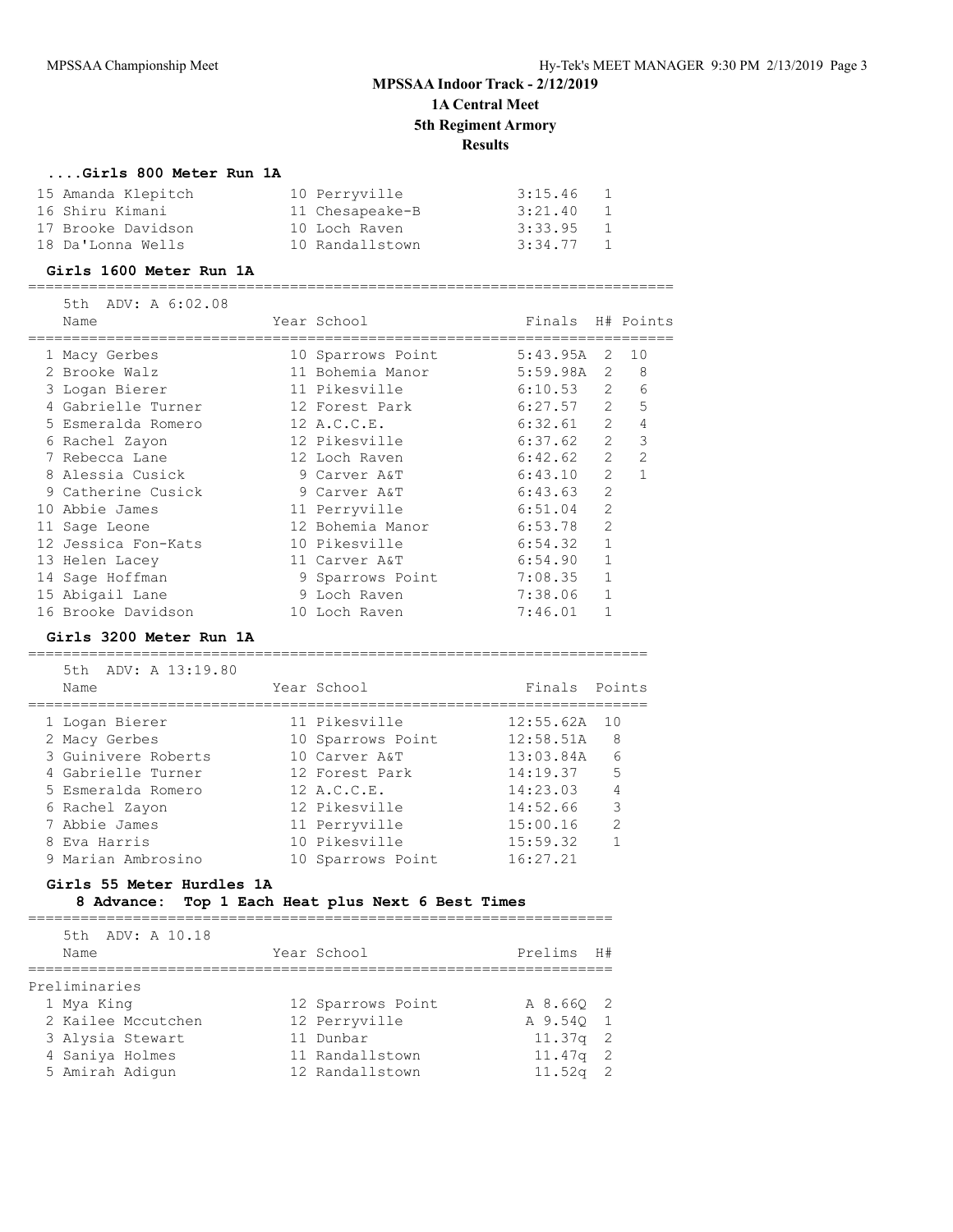#### **....Girls 55 Meter Hurdles 1A**

| 6 Esmeralda Romero | 12 A.C.C.E.      | 11 <b>.</b> 96a 1 |  |
|--------------------|------------------|-------------------|--|
| 7 Callie Polanka   | 9 Sparrows Point | 12.06a 1          |  |
| 8 Ella Godswill    | 11 Randallstown  | 12 <b>.</b> 54a 1 |  |
| 9 Olivia Linder    | 9 Forest Park    | 13.06 2           |  |

#### **Girls 55 Meter Hurdles 1A**

=======================================================================

|        | 5th ADV: A 10.18<br>Name | Year School       | Finals Points |               |
|--------|--------------------------|-------------------|---------------|---------------|
| Finals |                          |                   |               |               |
|        | 1 Mya King               | 12 Sparrows Point | 8.61A         | 10            |
|        | 2 Kailee Mccutchen       | 12 Perryville     | 9.47A         | 8             |
|        | 3 Ella Godswill          | 11 Randallstown   | 9.48A         | 6             |
|        | 4 Alysia Stewart         | 11 Dunbar         | 11.47         | 5             |
|        | 5 Esmeralda Romero       | 12 A.C.C.E.       | 11.66         | 4             |
|        | 6 Saniya Holmes          | 11 Randallstown   | 11.67         | 3             |
|        | 7 Amirah Adigun          | 12 Randallstown   | 11.88         | $\mathcal{D}$ |
|        | 8 Callie Polanka         | 9 Sparrows Point  | 12.39         |               |

### **Girls 4x200 Meter Relay 1A**

========================================================================== 5th ADV: A 1:59.54<br>School Finals H# Points ========================================================================== 1 Sparrows Point 1:57.77A 3 10 1) Mya King 12 2) Taliah Mott 10 3) Karen Fritzges 10 <br />
4) Natalia Roane 10 2 Randallstown 1:58.91A 3 8 1) Jadia Roney 11 2) Jayda Jones 11 3) Comfort Ziah 11 4) Ella Godswill 11 3 Loch Raven 1:59.75 2 6 1) Sy'Naya Brown 11 2) Maryfe Meza 12 3) Sheyanne Eldridge 11 <a>> 4) Destiny Ejoh 10 4 Carver A&T 2:00.77 3 5 1) Bryanna Dawson 10 2) Jayce Jenkins 10 3) Sanai Jackson 10  $\hspace{1cm}$  4) Karah Moore 11 5 Perryville 2:02.94 1 4 1) Ellie Kuhn 12 2) Kailee Mccutchen 12 3) Kacey Marcinkevich 12 4) Nevaeh Bailey 10 6 Chesapeake-B 2:14.51 1 3 1) Isabella Jorge 9 2) Mykia Rogers 9 3) Purity Nyaga 10 4) Eustacia Narcis 11 7 Forest Park 2:19.21 2 2 1) Ma'Kayla Barrett 10 2) Tiana Battle 11 3) Gabrielle Turner 12 (4) Olivia Linder 9 -- Pikesville DQ 2 5.10.6 1) Courtney Bell 11 2) Estephanie Encarnacion Riopedre 3) Camille McCall 9 4) Kim Parson 12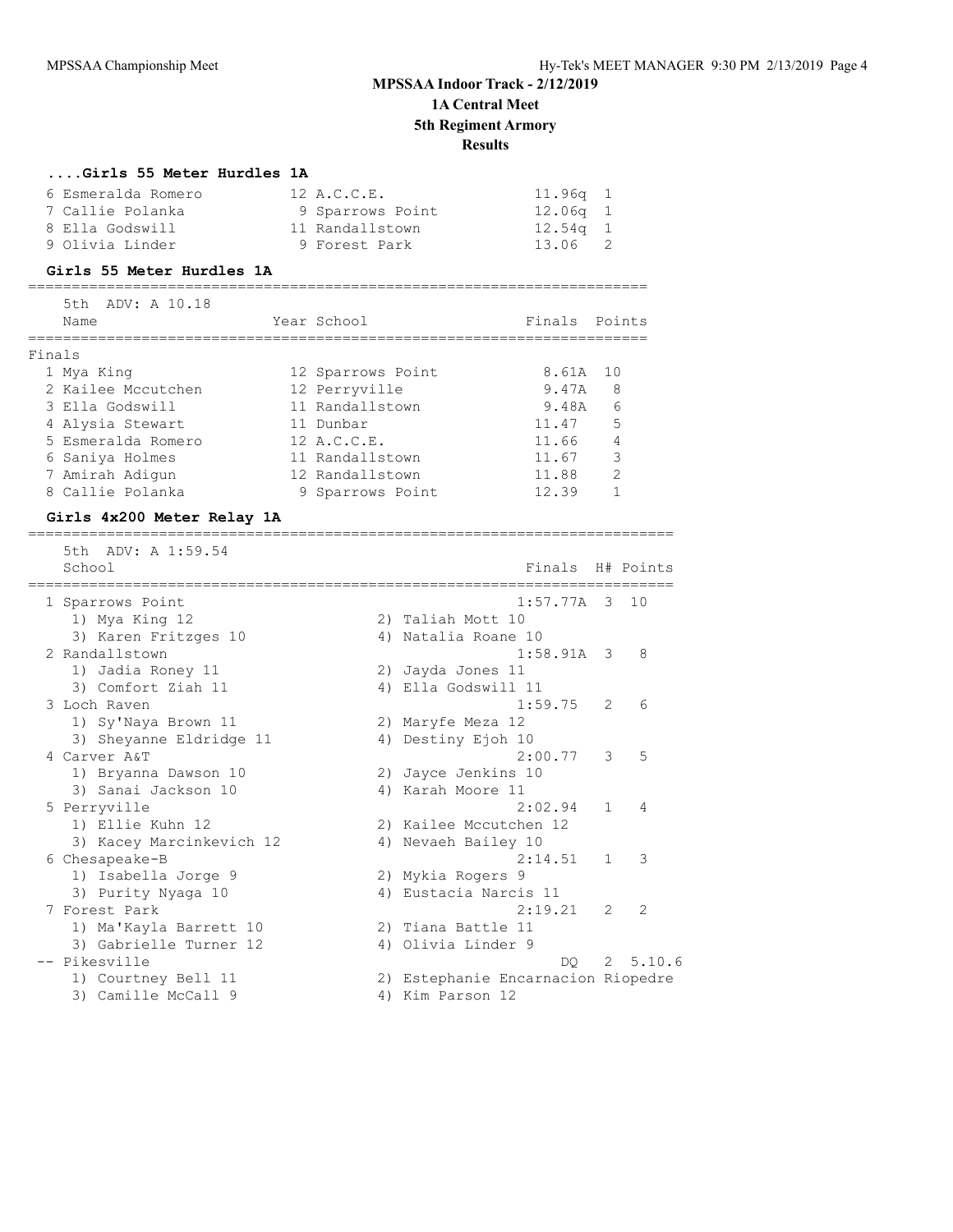#### **Results**

#### **Girls 4x400 Meter Relay 1A**

| 5th ADV: A 4:36.57<br>School                          |    | Finals H# Points         |   |                |
|-------------------------------------------------------|----|--------------------------|---|----------------|
| 1 Perryville                                          |    | $4:49.53$ 2 10           |   |                |
| 1) Ellie Kuhn 12                                      |    | 2) Kacey Marcinkevich 12 |   |                |
| 3) Kailee Mccutchen 12                                |    | 4) Anna Rando 9          |   |                |
| 2 Randallstown                                        |    | $4:52.89$ 2              |   | - 8            |
| 1) Radeyah Okaniqbuan 9                               |    | 2) Jadia Roney 11        |   |                |
| 3) Jayda Jones 11                                     |    | 4) Comfort Ziah 11       |   |                |
| 3 Bohemia Manor                                       |    | $4:58.46$ 1              |   | 6              |
| 1) Alexis Cook 11                                     |    | 2) Aubrey Preske 11      |   |                |
| 3) Reagan Goldsmith 11                                |    | 4) Marlaina Ellis 9      |   |                |
| 4 Sparrows Point                                      |    | $4:58.94$ 1              |   | $-5$           |
| 1) Karen Fritzges 10                                  |    | 2) Taliah Mott 10        |   |                |
| 3) Natalia Roane 10                                   |    | 4) Samantha Gamble 11    |   |                |
| 5 Loch Raven                                          |    | 5:01.72 1                |   | $\overline{4}$ |
| 1) Sy'Naya Brown 11                                   |    | 2) Maryfe Meza 12        |   |                |
| 3) Kamajinai Rice 12                                  | 4) | Alisia Simmons 12        |   |                |
| 6 Pikesville                                          |    | 5:01.79                  | 2 | 3              |
| 1) Estephanie Encarnacion Riopedre 2) Logan Bierer 11 |    |                          |   |                |
| 3) Julie Villaver 10                                  |    | 4) Katelyn Flaks 12      |   |                |

==========================================================================

### **Girls 4x800 Meter Relay 1A**

 5th ADV: A 11:20.73 School Finals Points Points and Points Points Points Points Points Points Points Points Points Points Points Points Points Points Points Points Points Points Points Points Points Points Points Points Points Points Points P ======================================================================= 1 Bohemia Manor 1) Reagan Goldsmith 11 2) Brooke Walz 11 3) Aubrey Preske 11 4) Alexis Cook 11 2 Pikesville 11:55.52 8 1) Logan Bierer 11 2) Talia Fastow 9 3) Jessica Shelton 12  $\hskip1cm$  4) Katelyn Flaks 12 3 Sparrows Point 12:02.87 6 1) Sage Hoffman 9 2) Callie Polanka 9 3) Kayla Campbell 9 1988 4) Karen Fritzges 10 4 Randallstown 12:31.22 5 1) Roberta Adagbedu 10 2) Ester Kehinde 9 3) Saniya Holmes 11 4) Radeyah Okanigbuan 9 5 Loch Raven 12:33.79 4 1) Rebecca Lane 12 2) Savannah Scott 12 3) Brooke Davidson 10  $\hskip1cm$  4) Abigail Lane 9 6 Perryville 12:49.93 3 1) Abbie James 11 2) Lilyana Heuisler 9 3) Ashley Buckson 10 4) Amanda Klepitch 10

=======================================================================

### **Girls High Jump 1A**

 5th ADV: A 4-07 Name The Year School Team Points Points ======================================================================= 1 Hafsah Ebrahim 12 Western Tech 4-07.00A 10 4-01 4-03 4-05 4-07 4-09 P O O O XXX

=======================================================================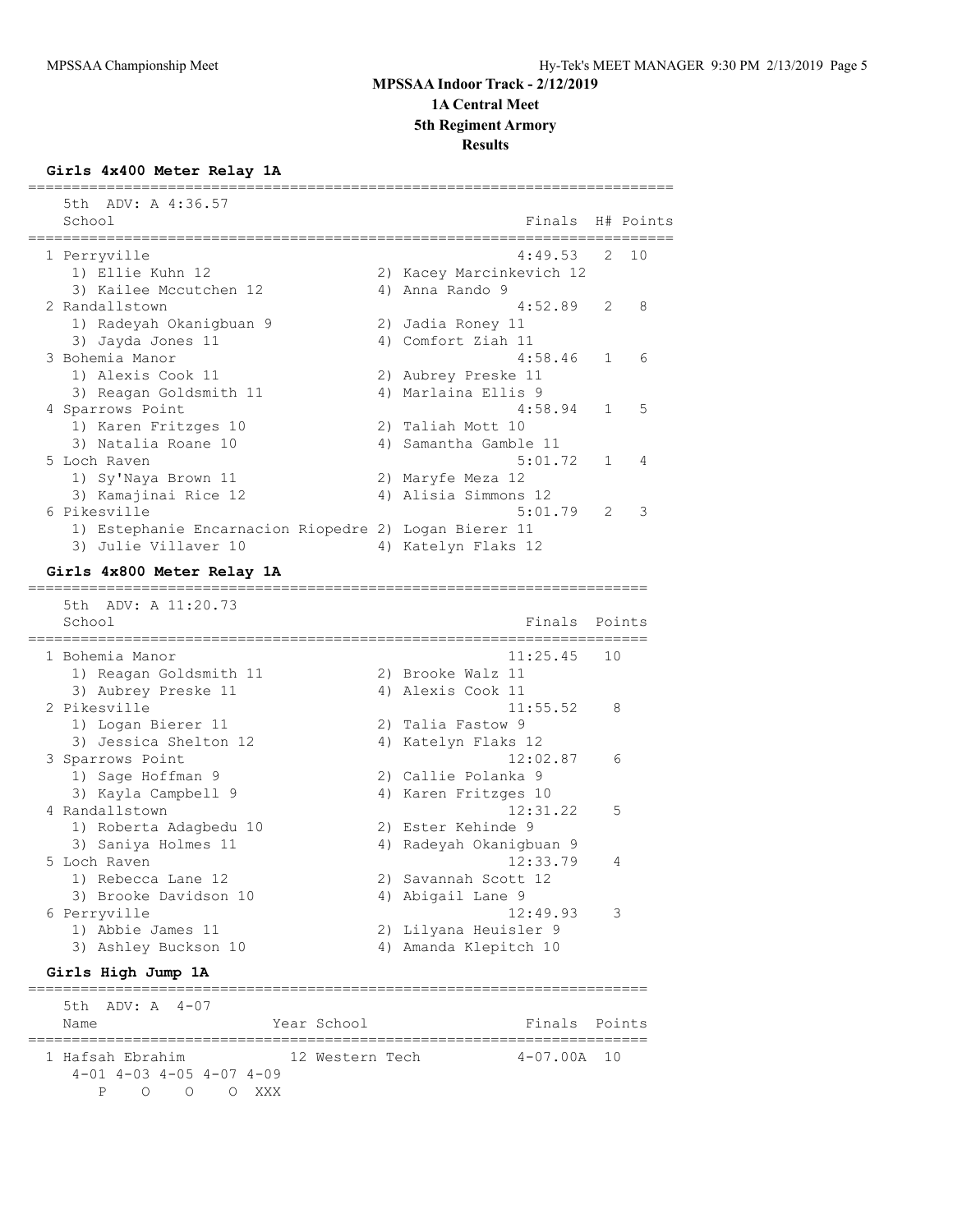**....Girls High Jump 1A**

## **MPSSAA Indoor Track - 2/12/2019**

### **1A Central Meet**

**5th Regiment Armory**

#### **Results**

| erris uidu owwp ix |                            |                             |                                    |     |                   |             |                |
|--------------------|----------------------------|-----------------------------|------------------------------------|-----|-------------------|-------------|----------------|
| 2 Laila Gaynor     |                            |                             |                                    |     | 9 Western Tech    | 4-07.00A    | 7              |
|                    |                            |                             | $4-01$ $4-03$ $4-05$ $4-07$ $4-09$ |     |                   |             |                |
| P                  | $\Omega$                   | $\circ$                     | XO                                 | XXX |                   |             |                |
| 2 Samantha Gamble  |                            |                             |                                    |     | 11 Sparrows Point | 4-07.00A    | 7              |
|                    |                            |                             | $4-01$ $4-03$ $4-05$ $4-07$ $4-09$ |     |                   |             |                |
|                    |                            | $\circ$ $\circ$             | XO                                 | XXX |                   |             |                |
| 4 Kailee Mccutchen |                            |                             |                                    |     | 12 Perryville     | $4 - 05.00$ | 5              |
|                    |                            | $4-01$ $4-03$ $4-05$ $4-07$ |                                    |     |                   |             |                |
| $\circ$            |                            | O XO XXX                    |                                    |     |                   |             |                |
| 5 Sheri Adewumi    |                            |                             |                                    |     | 11 Western Tech   | $4 - 03.00$ | $\overline{4}$ |
|                    | $4 - 01$ $4 - 03$ $4 - 05$ |                             |                                    |     |                   |             |                |
| P                  |                            | O XXX                       |                                    |     |                   |             |                |
| 6 Callie Polanka   |                            |                             |                                    |     | 9 Sparrows Point  | $4 - 03.00$ | 3              |
|                    | $4 - 01$ $4 - 03$ $4 - 05$ |                             |                                    |     |                   |             |                |
| XXO                |                            | XO XXX                      |                                    |     |                   |             |                |
| -- Arianna Varela  |                            |                             |                                    |     | 11 Perryville     | NΗ          |                |
| $4 - 01$           |                            |                             |                                    |     |                   |             |                |
| XXX                |                            |                             |                                    |     |                   |             |                |

#### **Girls Pole Vault 1A**

======================================================================= 5th ADV: A 7-03 Name The Year School Team Points Points ======================================================================= 1 Ellie Kuhn 12 Perryville 8-06.00A 10 6-00 6-06 7-00 7-06 8-00 8-06 9-00 P P P O P O XXX 12 Pikesville 6-06.00 8 6-00 6-06 7-00 7-06 O O P XXX -- Faith Wells **11 Randallstown** NH  $6 - 00$ XXX

### **Girls Shot Put 1A**

======================================================================= 5th ADV: A 29-10 Name **The Year School** Finals Points ======================================================================= 1 Emani Bell 12 Perryville 37-09.50A 10 34-02.50 35-08.25 35-07.50 37-09.50 33-09.25 33-11.25 2 Makayla Davis 12 Chesapeake-B 34-02.00A 8 32-01.50 33-11.50 34-02 32-02.25 27-09 31-10 3 Nia Sanderson 11 Western Tech 32-00.00A 6 29-10.75 32-00 28-11.50 29-03.50 27-05.50 29-11 4 Sarah Moscoso 11 Carver A&T 27-05.00 5 27-02 24-05.25 25-08 26-03.50 24-10 27-05 5 Gillian Holland 11 Sparrows Point 24-09.00 4 22-11.50 23-07 20-08.25 24-09 22-06 23-09 6 Anh Thi Le 10 Western Tech 24-06.00 3 24-06 22-09.50 21-11 23-02.50 22-03.50 21-11.75 7 Savannah Sherman 12 Loch Raven 24-03.00 2 22-08 23-03.50 24-03 23-11 24-00 24-02.50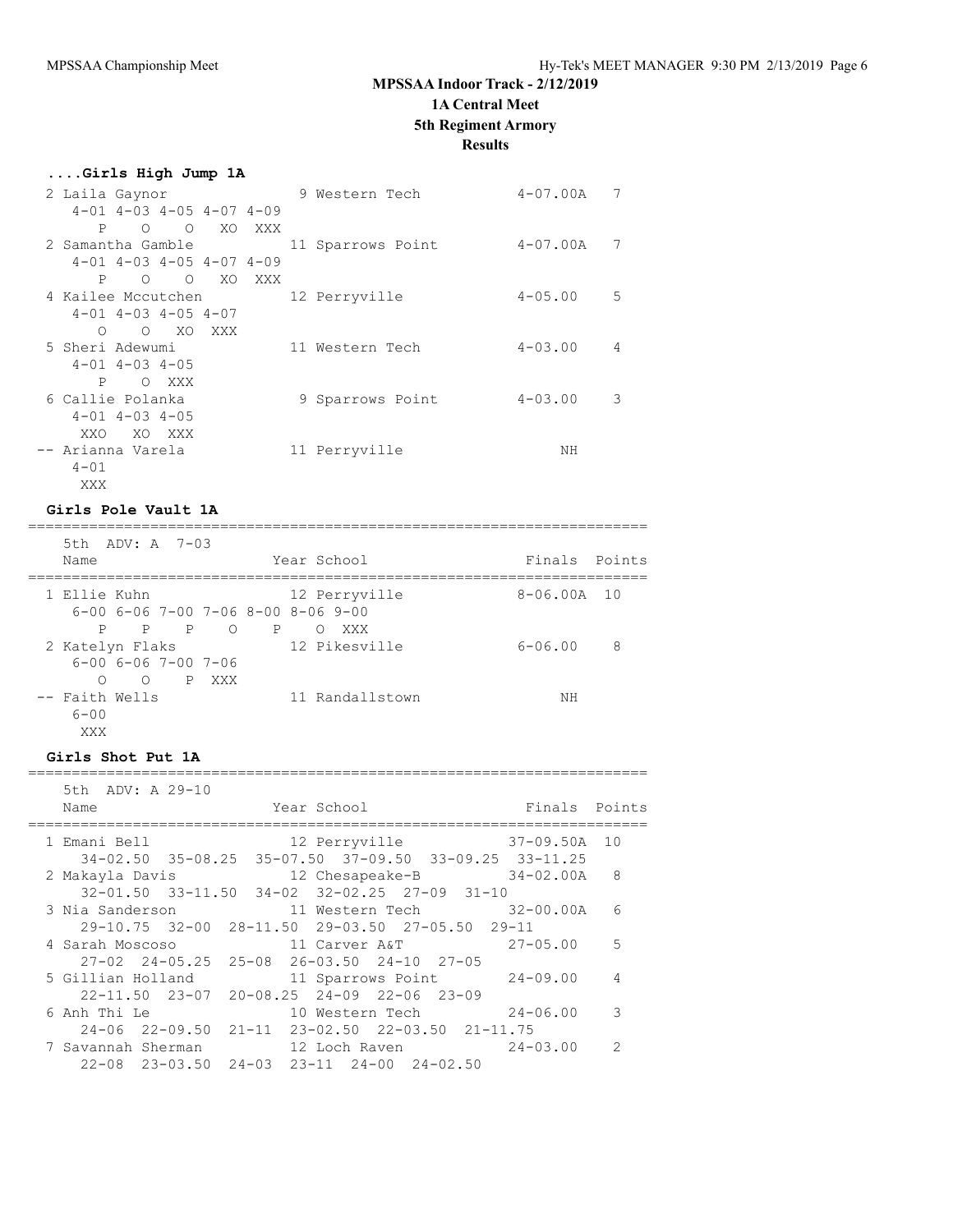### **....Girls Shot Put 1A**

| 8 Arianna Varela (11 Perryville (23-01.00) 1    |  |  |
|-------------------------------------------------|--|--|
| 21-09.50 FOUL 23-01 21-11.50 4.50 21-07.50      |  |  |
| 9 Nevaeh Johnson 10 Pikesville 21-10.50         |  |  |
| 20-03.50 19-02.50 20-00 20-02.50 21-10.50 21-06 |  |  |
| 10 Kamajinai Rice 12 Loch Raven 20-04.00        |  |  |
| 18-11.75 17-01.50 20-04                         |  |  |
| 11 Julianna Parker 10 Western Tech 19-10.50     |  |  |
| 19-03.75 19-08.50 19-10.50                      |  |  |
| 12 Iysis Campbell 11 Chesapeake-B 19-08.25      |  |  |
| 19-00 19-08.25 17-11                            |  |  |
| 13 Makayla Moore 10 Forest Park 19-04.75        |  |  |
| 18-03.50 19-04.75 18-02                         |  |  |
| 14 Anysa Thomas 11 Randallstown 18-11.25        |  |  |
| FOUL 15-11.50 18-11.25                          |  |  |
| 15 Ayanfe Agboola 11 Randallstown 17-05.75      |  |  |
| $17 - 05.75$ $16 - 07$ $16 - 09$                |  |  |
| 16 Kailyne Johlitz 12 Sparrows Point 17-02.00   |  |  |
| FOUL 17-02 FOUL                                 |  |  |
| 17 Talia Fastow 9 Pikesville 16-10.00           |  |  |
| 16-10 15-07 15-09.50                            |  |  |
| 18 Diamond Harvey 10 Forest Park 16-08.00       |  |  |
| 15-11 15-06.50 16-08                            |  |  |

#### **Boys 55 Meter Dash 1A**

#### **10 Advance: Top 1 Each Heat plus Next 5 Best Times**

===================================================================

 5th ADV: A 7.11 Name The Year School Prelims H# =================================================================== Preliminaries 1 Glory Fagbuyi 12 Western Tech A 6.86Q 3 2 Cameran Dent 11 Randallstown A 6.87Q 1 3 Chris Petty 12 Randallstown A 6.88Q 2 4 Christian Torbit 12 Pikesville A 6.92q 2 5 Koran Leggett 12 Lake Clifton A 6.92q 2 6 Andrew McCall 10 Pikesville A 6.99q 1 7 Ayodele Opemipo 10 Western Tech A 7.00q 1 8 Rashawn Golding 10 Randallstown A 7.03q 3 9 Tyler Reynolds 10 Western Tech A 7.06q 3 10 Marquis Mouzon 11 New Era Academy A 7.11q 2 11 Lawrence Anderson 11 Lake Clifton 7.12 2 12 Jamal Walker 12 Dunbar 7.12 3 13 Jeramiah Cooper 11 Forest Park 7.20 1 14 Grantley Herbert 10 Overlea 7.28 2 15 Elijah Dorsey 12 New Era Academy 7.32 1 16 Karmi Hicks 11 Pikesville 7.37 3 17 Ttimothy Bouldin 9 Dunbar 7.38 2 18 Matthew O'Neill 12 Perryville 7.44 1 19 James Duvall 9 Chesapeake-B 7.53 1 20 Nisaiah Adams 12 Loch Raven 7.68 3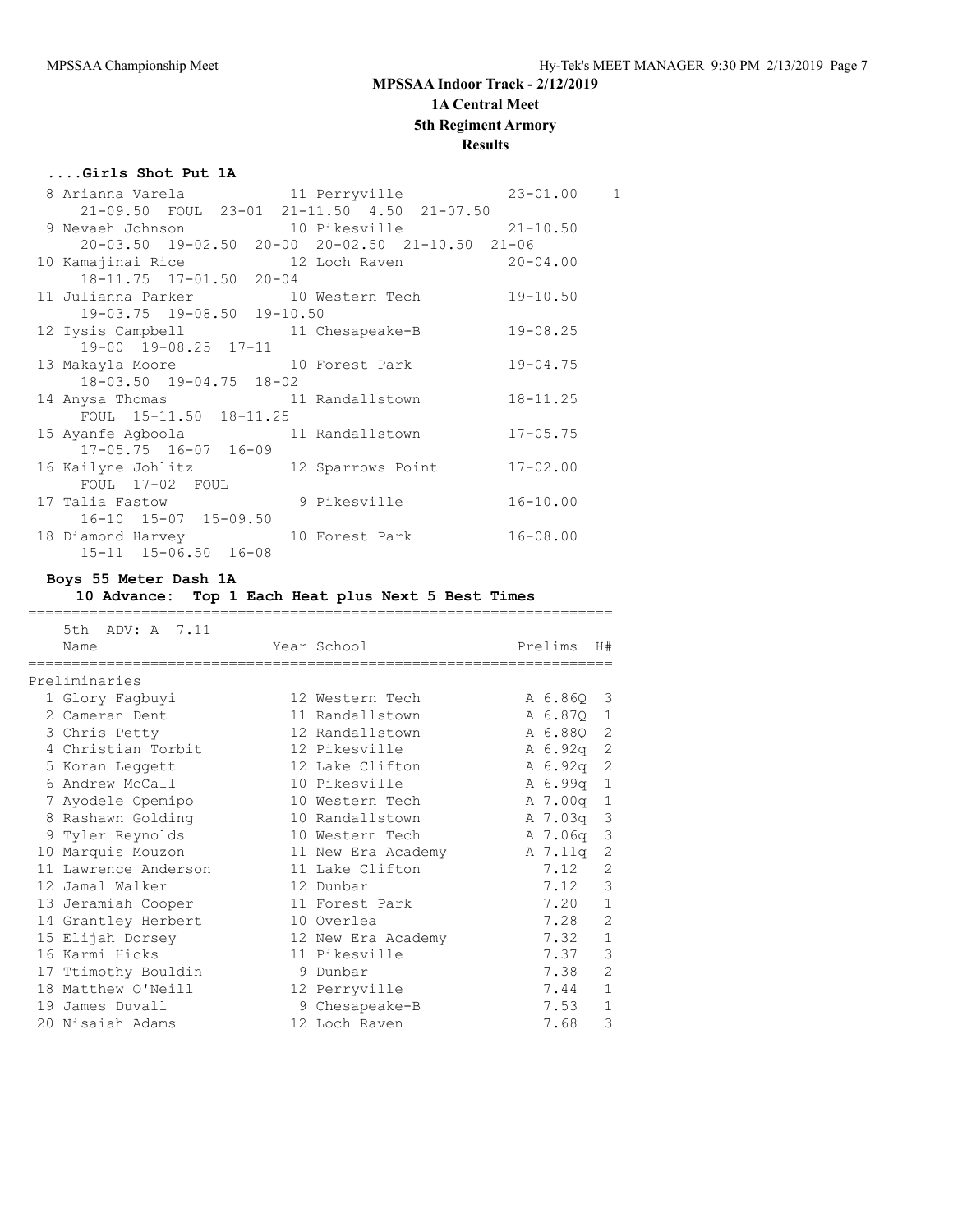**Boys 55 Meter Dash 1A**

|        | 5th ADV: A 7.11        |                    |                         |                |                |
|--------|------------------------|--------------------|-------------------------|----------------|----------------|
|        | Name                   | Year School        | Finals H# Points        |                |                |
|        |                        |                    |                         |                |                |
| Finals |                        |                    |                         |                |                |
|        | 1 Christian Torbit     | 12 Pikesville      | 6.68A                   | 2              | 10             |
|        | 2 Glory Fagbuyi        | 12 Western Tech    | 6.70A 2                 |                | 8              |
|        | 3 Cameran Dent         | 11 Randallstown    | 6.90A <sub>2</sub>      |                | 6              |
|        | 4 Chris Petty          | 12 Randallstown    | $6.98A$ 2               |                | 5              |
|        | 5 Koran Leggett        | 12 Lake Clifton    | 6.99A 2                 |                | $\overline{4}$ |
|        |                        | 10 Western Tech    | 7.01A 2                 |                | 3              |
|        | 6 Ayodele Opemipo      |                    |                         |                |                |
|        | 7 Tyler Reynolds       | 10 Western Tech    | 7.07A 1                 |                | 2              |
|        | 8 Andrew McCall        | 10 Pikesville      | 7.09A 2                 |                | $\mathbf{1}$   |
|        | 9 Marquis Mouzon       | 11 New Era Academy | 7.11A 1                 |                |                |
|        | 10 Rashawn Golding     | 10 Randallstown    | 7.36                    | 2              |                |
|        | Boys 300 Meter Dash 1A |                    |                         |                |                |
|        | 5th ADV: A 39.47       |                    |                         |                |                |
|        | Name                   | Year School        | Finals H# Points        |                |                |
|        |                        |                    | ;====================== |                |                |
|        | 1 Jaylen Grigsby       | 12 Pikesville      | 38.04A 6                |                | 10             |
|        | 2 Christian Torbit     | 12 Pikesville      | 38.61A 5                |                | 8              |
|        | 3 Cameran Dent         | 11 Randallstown    | 38.68A 5                |                | 6              |
|        | 4 Matan Maduka         | 10 Western Tech    | 38.95A 6                |                | 5              |
|        | 5 Niko Moore           | 11 Dunbar          | 39.25A 3                |                | $\overline{4}$ |
|        | 6 Marquis Mouzon       | 11 New Era Academy | 39.43A 3                |                | 3              |
|        | 7 Adonis Alvarez       | 12 Chesapeake-B    | 39.46A                  | 6              | 2              |
|        |                        | 11 Forest Park     | 39.70                   | $\overline{2}$ | $\mathbf{1}$   |
|        | 8 Jeramiah Cooper      |                    |                         | $\mathbf{1}$   |                |
|        | 9 nayshon green        | 12 Reginald Lewis  | 39.93                   |                |                |
|        | 10 Lawrence Anderson   | 11 Lake Clifton    | 40.64                   | $\mathbf{2}$   |                |
|        | 11 Karmi Hicks         | 11 Pikesville      | 40.87                   | 5              |                |
|        | 12 Ayodele Opemipo     | 10 Western Tech    | 41.00                   | 5              |                |
|        | 13 James Johnson       | 12 Randallstown    | 41.22                   | 3              |                |
|        | 14 Rashawn Golding     | 10 Randallstown    | 41.84                   | 1              |                |
|        | 15 Keon Clark          | 9 New Era Academy  | 42.24                   | $\mathbf{2}$   |                |
|        | 16 Dante Miller        | 12 Chesapeake-B    | 42.39                   | $\mathcal{E}$  |                |
|        | 17 Jayden Long         | 11 Chesapeake-B    | 43.07                   | 2              |                |
|        | 18 Delante Thomas      | 12 A.C.C.E.        | 47.03                   | 1              |                |
|        | Boys 500 Meter Run 1A  |                    |                         |                |                |
|        | ADV: A 1:13.51<br>5th  |                    |                         |                |                |
|        | Name                   | Year School        | Finals H# Points        |                |                |
|        |                        |                    |                         |                |                |
|        | 1 Jaylen Grigsby       | 12 Pikesville      | 1:12.50A                | 6              | 10             |
|        | 2 Matan Maduka         | 10 Western Tech    | 1:14.72                 | 6              | 8              |
|        | 3 Harrison Rosenblum   | 11 Carver A&T      | 1:14.87                 | 6              | 6              |
|        | 4 Keshawn Greene       | 12 Dunbar          | 1:14.99                 | 5              | 5              |
|        | 5 Joshua Evans         | 11 Western Tech    | 1:16.23                 | $\overline{4}$ | $\overline{4}$ |
|        | 6 Noah Peters          | 11 Western Tech    | 1:17.04                 | 5              | 3              |
|        | 7 Elijah Dorsey        | 12 New Era Academy | 1:17.20                 | 5              | 2              |
|        | 8 Jared Hardmond       | 12 Pikesville      | 1:19.01                 | 5              | $\mathbf{1}$   |
|        | 9 Eric Palmer          | 11 Pikesville      | 1:19.76                 | 4              |                |
|        | 10 Anthony Egurola     | 12 Bohemia Manor   | 1:20.86                 | 6              |                |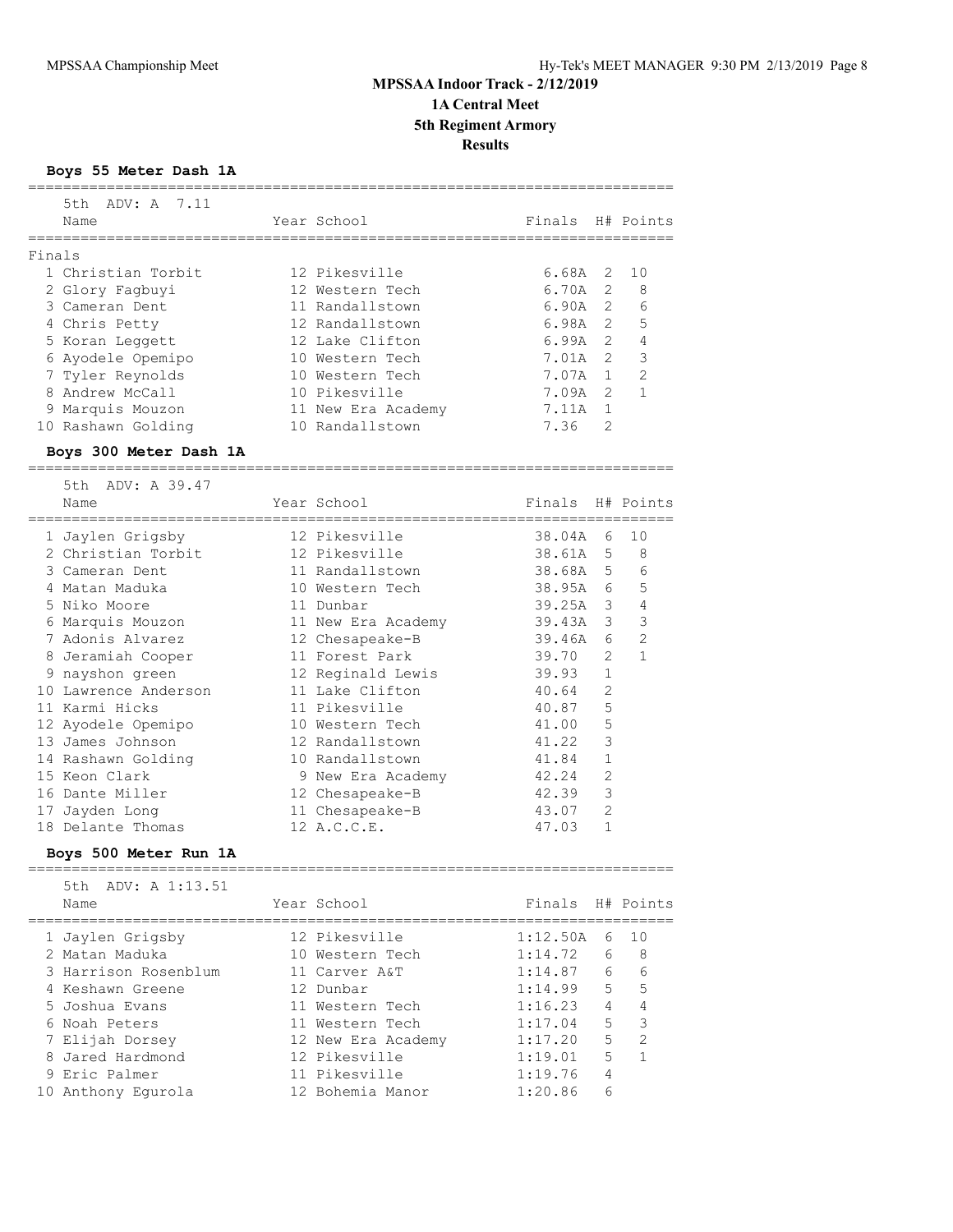### **....Boys 500 Meter Run 1A**

| 11 Brandon Moreland  | 11 Chesapeake-B   | 1:21.51 |   |  |
|----------------------|-------------------|---------|---|--|
| 12 Cody Baskette     | 11 Sparrows Point | 1:21.55 | 3 |  |
| 13 Jayden Long       | 11 Chesapeake-B   | 1:22.50 | 3 |  |
| 14 William Okolo     | 11 Carver A&T     | 1:23.05 | 3 |  |
| 15 Monte Harris      | 12 A.C.C.E.       | 1:24.69 | 2 |  |
| 16 Darren Cole       | 10 Lake Clifton   | 1:24.93 | 3 |  |
| 17 Jaikeyel Dyer     | 12 A.C.C.E.       | 1:31.73 |   |  |
| 18 Jarrett Zarubaiko | 10 Sparrows Point | 1:32.21 |   |  |

#### **Boys 800 Meter Run 1A** ==========================================================================

| 5th ADV: A 2:13.96 |                  |               |                  |
|--------------------|------------------|---------------|------------------|
| Name               | Year School      |               | Finals H# Points |
|                    |                  |               |                  |
| 1 Alex Longeway    | 12 Bohemia Manor | 2.09.994.3.10 |                  |

|                                                                           |                           |         |                | 10             |
|---------------------------------------------------------------------------|---------------------------|---------|----------------|----------------|
| 2 Olutayo Sonuga                                                          | 10 Pikesville 2:10.59A 3  |         |                | 8              |
| 3 Harrison Rosenblum                                                      | 11 Carver A&T 2:13.48A 3  |         |                | 6              |
| 4 Zachary Laird                 12 Bohemia Manor             2:13.75A   3 |                           |         |                | 5              |
| 5 Keshawn Greene 12 Dunbar                                                |                           | 2:14.17 | $\mathcal{S}$  | $\overline{4}$ |
| 6 Daniel McKinley                                                         | 11 Loch Raven 2:17.00 3   |         |                | 3              |
| 7 Rodney Olid                                                             | 11 Pikesville 2:17.08 3   |         |                | $\overline{2}$ |
| 8 Dylan Colvin                                                            |                           |         | 2              | $\mathbf{1}$   |
| 9 Jamaun Tatum                                                            | 11 Western Tech 2:23.36   |         | $\overline{c}$ |                |
| 10 Vanison Showell                                                        | 12 Western Tech 2:24.42   |         | $\mathcal{S}$  |                |
| 11 Ali Smith                                                              | 11 Western Tech 2:24.80   |         | $\overline{2}$ |                |
| 12 Day Leone                                                              | 9 Bohemia Manor 2:24.90   |         | $\overline{2}$ |                |
| 13 Ndeh Tadzong                                                           | 12 Randallstown 2:25.49   |         | $\overline{2}$ |                |
| 14 Ben Mears                                                              | 12 Loch Raven 2:26.36     |         | $\overline{2}$ |                |
| 15 Jacob Lane                                                             | 10 Pikesville 2:28.29 1   |         |                |                |
| 16 Reuben King                                                            | 10 Dunbar 2:30.79         |         | $\overline{2}$ |                |
| 17 Luis Cervantes                                                         | 11 Sparrows Point 2:31.33 |         | $\mathbf{1}$   |                |
| 18 David Caldwell                                                         | 10 Loch Raven 2:34.78     |         | $\mathbf{1}$   |                |
| 19 Michael Saffran (2:36.86) 9 Carver A&T 2:36.86                         |                           |         | $\mathbf{1}$   |                |
| 20 Ryan Macomber                                                          | 10 Perryville 2:39.55     |         | $\mathbf{1}$   |                |
| 21 Mark Pustovoyt                                                         | 12 Carver A&T 2:42.72     |         | $\mathbf{1}$   |                |
| 22 Jamir Matthews                                                         | 12 A.C.C.E. 2:46.08       |         | $\mathbf{1}$   |                |
| 23 Victor Kehinde                                                         | 12 Randallstown 3:00.15   |         | $\overline{2}$ |                |

### **Boys 1600 Meter Run 1A**

|  | 5th ADV: A 5:03.03<br>Name | Year School      | Finals H# Points |               |               |
|--|----------------------------|------------------|------------------|---------------|---------------|
|  | 1 Zachary Laird            | 12 Bohemia Manor | $4:50.95A$ 2     |               | 10            |
|  | 2 Daniel McKinley          | 11 Loch Raven    | $4:54.23A$ 2     |               | - 8           |
|  | 3 Olutayo Sonuga           | 10 Pikesville    | $4:58.76A$ 2     |               | 6             |
|  | 4 Ryan Fitzwater           | 12 Bohemia Manor | $4:58.83A$ 2     |               | $-5$          |
|  | 5 Vanison Showell          | 12 Western Tech  | $4:58.86A$ 2     |               | 4             |
|  | 6 Rodney Olid              | 11 Pikesville    | 5:08.89          | $\mathcal{P}$ | 3             |
|  | 7 Bryce Iaconangelo        | 12 Loch Raven    | 5:19.80          |               | $\mathcal{L}$ |
|  | 8 Kaleb Berhanu            | 9 Pikesville     | 5:20.16          | $\mathcal{L}$ |               |
|  | 9 Liam Mischke             | 12 Loch Raven    | 5:20.20          | $\mathcal{P}$ |               |
|  | 10 Day Leone               | 9 Bohemia Manor  | 5:20.72          | $\mathcal{L}$ |               |
|  | 11 Ndeh Tadzong            | 12 Randallstown  | 5:25.62          | $\mathcal{P}$ |               |
|  |                            |                  |                  |               |               |

==========================================================================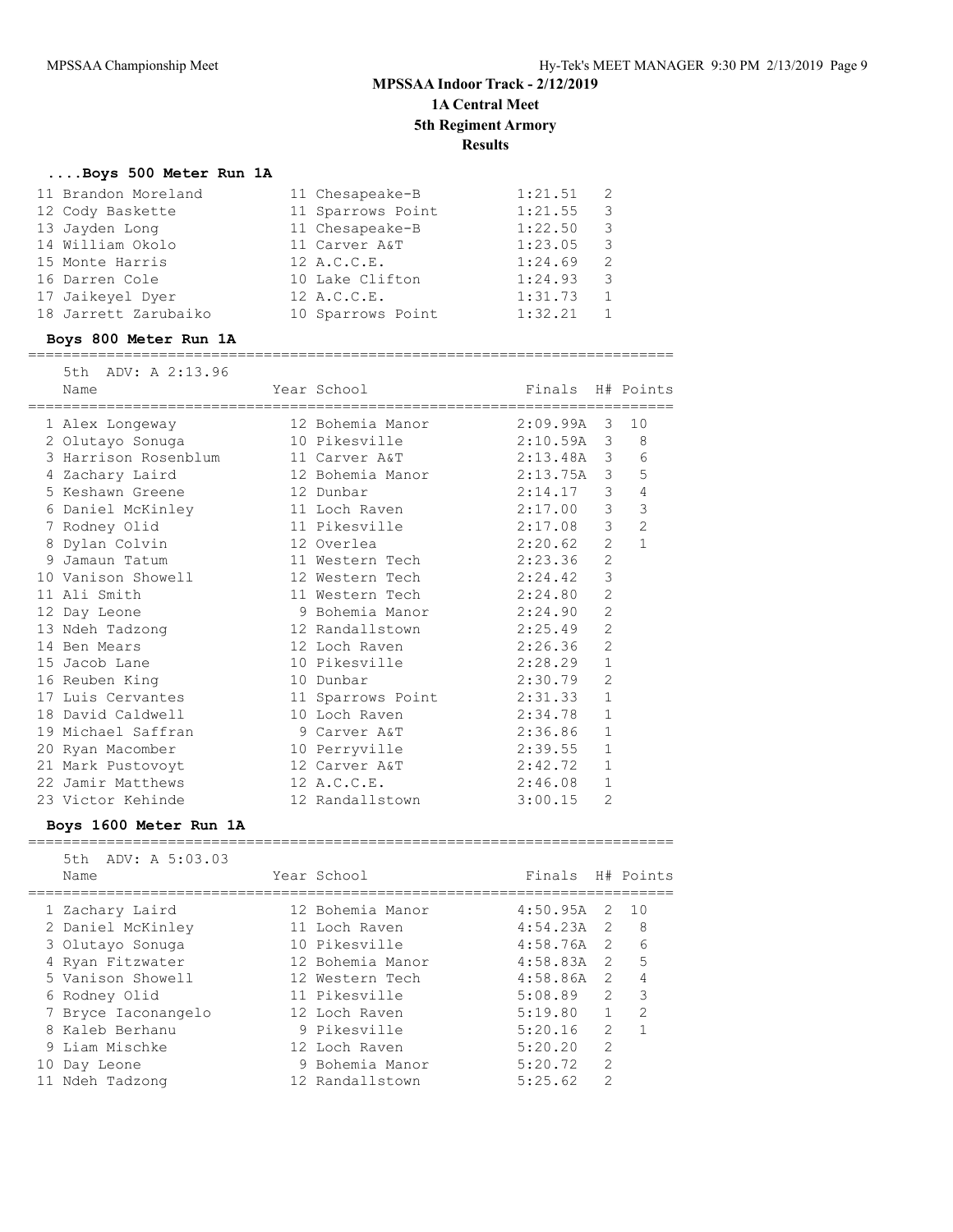### **....Boys 1600 Meter Run 1A**

| 12 Andrew Wennersten | 11 Perryville   | 5:33.08 | $\overline{2}$ |
|----------------------|-----------------|---------|----------------|
| 13 Jamaun Tatum      | 11 Western Tech | 5:33.61 | 1              |
| 14 Ryan Macomber     | 10 Perryville   | 5:37.64 | $\mathbf{1}$   |
| 15 James Lewis       | 12 Perryville   | 5:39.14 | 1              |
| 16 Robert Haine      | 11 Carver A&T   | 5:46.48 | 1              |
| 17 Oluwayesi Samson  | 10 Forest Park  | 5:58.03 | 1              |
| 18 Eric Wagner       | 12 Carver A&T   | 6:09.63 | 1              |
| 19 Reuben King       | 10 Dunbar       | 6:23.47 | $\mathbf{1}$   |
| 20 Apollo Johnson    | 9 A.C.C.E.      | 7:07.60 |                |

#### **Boys 3200 Meter Run 1A**

#### =======================================================================

| 5th ADV: A 11:06.78<br>Name | Year School                              | Finals Points |                |
|-----------------------------|------------------------------------------|---------------|----------------|
| 1 Alex Longeway             | --------------------<br>12 Bohemia Manor | 11:00.45A     | 10             |
| 2 Vanison Showell           | 12 Western Tech                          | 11:07.49      | 8              |
| 3 Liam Mischke              | 12 Loch Raven                            | 11:07.52      | 6              |
| 4 Brian Keenan              | 12 Perryville                            | 11:11.02      | 5              |
| 5 Evan Calderon             | 9 Carver A&T                             | 11:14.92      | $\overline{4}$ |
| 6 Jacob Jarrell             | 11 Bohemia Manor                         | 11:27.03      | $\mathcal{S}$  |
| 7 Bryce Iaconangelo         | 12 Loch Raven                            | 11:39.37      | $\overline{c}$ |
| 8 Braden Berkey             | 10 Loch Raven                            | 11:44.78      | $\mathbf{1}$   |
| 9 Hayden Schindler          | 11 Pikesville                            | 11:53.75      |                |
| 10 Lucas LaBuff             | 10 Carver A&T                            | 12:09.68      |                |
| 11 Jakob Johnson            | 12 Perryville                            | 12:13.23      |                |
| 12 Spencer Mann             | 10 Pikesville                            | 12:15.53      |                |
| 13 Hector Camilo            | 9 Overlea                                | 12:17.97      |                |
| 14 Luis Cervantes           | 11 Sparrows Point                        | 12:21.76      |                |
| 15 Colin McArthur           | 10 Bohemia Manor                         | 12:24.25      |                |
| 16 Gavin Kihn               | 12 Sparrows Point                        | 12:51.45      |                |
| 17 Connor O'Grady           | 10 Western Tech                          | 12:53.23      |                |
| 18 John Sheets              | 11 Western Tech                          | 12:58.24      |                |
| 19 Wyland Stephenson        | 10 Carver A&T                            | 13:02.63      |                |
| 20 Oluwayesi Samson         | 10 Forest Park                           | 13:36.52      |                |

#### **Boys 55 Meter Hurdles 1A**

### **8 Advance: Top 1 Each Heat plus Next 5 Best Times**

===================================================================

| ADV: A 9.03<br>5th<br>Name | Year School       | Prelims           | H#                      |
|----------------------------|-------------------|-------------------|-------------------------|
| Preliminaries              |                   |                   |                         |
| 1 Anthony Equrola          | 12 Bohemia Manor  | A 8.340           | - 3                     |
| 2 Raekwon Walker           | 12 Dunbar         | A 8.600           | -2                      |
| 3 Elijah Jarvis            | 10 Western Tech   | A 8.880           | 1                       |
| 4 Gabriel Turner           | 11 Randallstown   | A8.50q            | $\overline{\mathbf{3}}$ |
| 5 Donovan Hanson           | 11 Pikesville     | A 8.70g           | $\overline{\mathbf{3}}$ |
| 6 Jared Hardmond           | 12 Pikesville     | $A_8.71q$         | -2                      |
| 7 Justin Mckov             | 12 Western Tech   | A8.92q            | 1                       |
| 8 Zachary Newton           | 11 Randallstown   | 9.12 <sub>q</sub> | -2                      |
| 9 TJ Chamberlain           | 12 Sparrows Point | 10.13             | 3                       |
| 10 Mekhi Connor            | 11 Randallstown   | 10.30             | $\mathcal{L}$           |
| 11 Rapha Ayuk              | 12 Loch Raven     | 10.31             | 1                       |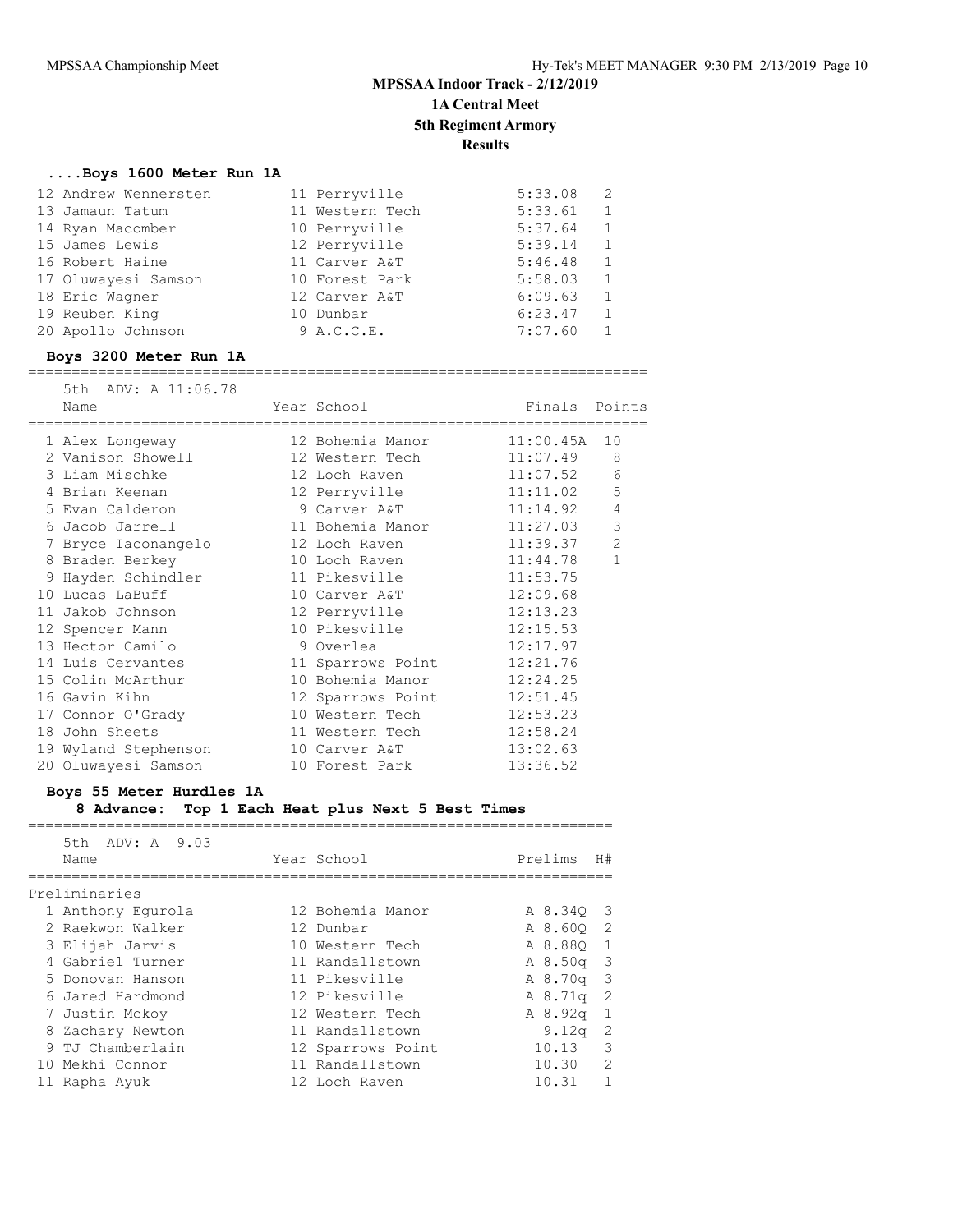#### **....Boys 55 Meter Hurdles 1A**

| 12 Tyrez Means    | 10 Perryville    | $10.68$ 2               |              |
|-------------------|------------------|-------------------------|--------------|
| 13 Michael Gamble | 9 Sparrows Point | 10.87<br>$\overline{2}$ |              |
| 14 Nisaiah Adams  | 12 Loch Raven    | 10.95 1                 |              |
| 15 Tyrell Walker  | 12 Overlea       | $11.27$ 3               |              |
| 16 Tyree Jackson  | 12 A.C.C.E.      | $11.39$ 3               |              |
| -- Arsene Kizaka  | 10 Forest Park   |                         | DO 2 5.14.2b |

#### **Boys 55 Meter Hurdles 1A**

#### =======================================================================  $5 + b$   $2$   $D17.$   $2$   $9.93$

|        | $JLI$ $A DY$ , $A = J$ , $UJ$ |                  |               |    |
|--------|-------------------------------|------------------|---------------|----|
|        | Name                          | Year School      | Finals Points |    |
|        |                               |                  |               |    |
| Finals |                               |                  |               |    |
|        | 1 Raekwon Walker              | 12 Dunbar        | 8.44A         | 10 |
|        | 2 Anthony Equrola             | 12 Bohemia Manor | 8.47A         | 8  |
|        | 3 Justin Mckoy                | 12 Western Tech  | 8.89A         | 6  |
|        | 4 Gabriel Turner              | 11 Randallstown  | 8.95A         | 5  |
|        | 5 Donovan Hanson              | 11 Pikesville    | 8.96A         | 4  |
|        | 6 Elijah Jarvis               | 10 Western Tech  | 8.98A         | 3  |
|        | 7 Zachary Newton              | 11 Randallstown  | 9.33          | 2  |
|        | 8 Jared Hardmond              | 12 Pikesville    | 9.39          |    |

#### **Boys 4x200 Meter Relay 1A**

========================================================================== 5th ADV: A 1:43.39 School **Finals** H# Points ========================================================================== 1 Pikesville 1:36.85A 4 10 1) Christian Torbit 12 2) Andrew McCall 10 3) Walter Montgomery 12 <a>> 4) Jaylen Grigsby 12 2 Western Tech 1:39.09A 4 8 1) Glory Fagbuyi 12 2) Ayodele Opemipo 10 3) Elijah Jarvis 10  $\hskip1cm$  4) Matan Maduka 10 3 Randallstown 1:41.76A 4 6 1) Cameran Dent 11 2) James Johnson 12 3) Rashawn Golding 10 4) Chris Petty 12 4 Dunbar 1:43.18A 4 5 1) Jamal Walker 12 2) Niko Moore 11 3) Raekwon Walker 12 4) Richard Jackson 11 5 Chesapeake-B 1:45.27 3 4 1) Emanuel King 9 2) Brandon Moreland 11 3) Jayden Long 11 4) Dante Miller 12 6 Forest Park 1:46.38 3 3 1) Jeramiah Cooper 11 2) Jahiem Knox 10 3) Hakeem Pollard 11 4) Tyrin Long 12 7 Overlea 1:46.83 2 2 1) Daniel Adeyemi 12 2) Grantley Herbert 10 3) Terrance Burrage 11 (4) Kuron Laidlow 10 8 A.C.C.E. 1:50.45 1 1 1) Delante Thomas 12 2) Jamir Matthews 12 3) Monte Harris 12 4) Jaikeyel Dyer 12 9 Perryville 1:50.69 1 1) Joshua Carter 10 2) Matthew Lawrence 11 3) Jireh Jones 12 4) Matthew O'Neill 12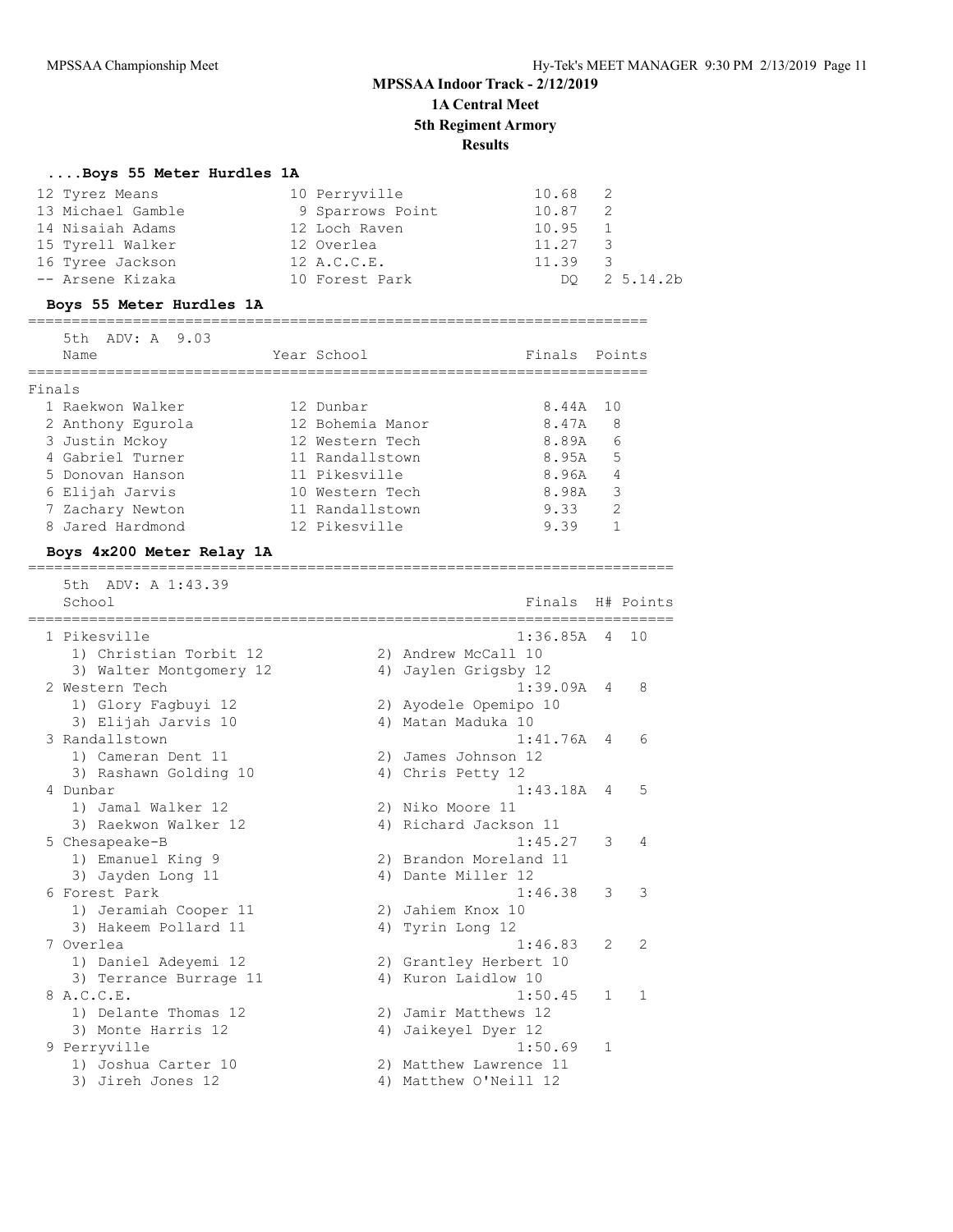# **MPSSAA Indoor Track - 2/12/2019**

## **1A Central Meet**

**5th Regiment Armory**

### **Results**

### **....Boys 4x200 Meter Relay 1A**

#### **Boys 4x400 Meter Relay 1A**

==========================================================================

| 5th ADV: A 3:52.02<br>School |    | Finals H# Points        |               |               |
|------------------------------|----|-------------------------|---------------|---------------|
| 1 Western Tech               |    | $3:50.97A$ 2 10         |               |               |
| 1) Noah Peters 11            |    | 2) Ali Smith 11         |               |               |
| 3) Joshua Evans 11           |    | 4) Matan Maduka 10      |               |               |
| 2 Pikesville                 |    | $3:51.00A$ 2            |               | 8             |
| 1) Jaylen Grigsby 12         |    | 2) Walter Montgomery 12 |               |               |
| 3) Donovan Hanson 11         |    | 4) Eric Palmer 11       |               |               |
| 3 Perryville                 |    | 4:05.22                 | $\mathbf{1}$  | 6             |
| 1) Andrew Wennersten 11      |    | 2) Matthew O'Neill 12   |               |               |
| 3) Jireh Jones 12            |    | 4) Brian Keenan 12      |               |               |
| 4 Dunbar                     |    | 4:07.24                 | $\mathcal{L}$ | 5             |
| 1) Jason Elliott 11          |    | 2) Richard Jackson 11   |               |               |
| 3) Niko Moore 11             |    | 4) Emmanuel Frank 10    |               |               |
| 5 Randallstown               |    | 4:08.90                 | $\mathcal{L}$ | 4             |
| 1) Cameran Dent 11           |    | 2) Boubacar Diallo 9    |               |               |
| 3) Mekhi Connor 11           |    | 4) Ndeh Tadzong 12      |               |               |
| 6 Loch Raven                 |    | 4:31.21                 | 1             | 3             |
| 1) Nisaiah Adams 12          |    | 2) Rapha Ayuk 12        |               |               |
| 3) Liam Mischke 12           |    | 4) Bryce Iaconangelo 12 |               |               |
| 7 Bohemia Manor              |    | 4:40.41                 |               | $\mathcal{L}$ |
| 1) Samuel Dickerson 9        | 2) | Ian Davis 9             |               |               |
| 3) Wyatt Conrad 12           |    | 4) Finn Hitchens 11     |               |               |

### **Boys 4x800 Meter Relay 1A**

======================================================================= 5th ADV: A 9:20.14 School **Finals** Points ======================================================================= 1 Bohemia Manor 9:00.92A 10 1) Zachary Laird 12 2) Alex Longeway 12 3) Ryan Fitzwater 12 (4) Jacob Jarrell 11 2 Western Tech 9:07.18A 8 1) Jamaun Tatum 11 2) Johnny Parker JR 10 3) Ali Smith 11 4) Vanison Showell 12 3 Pikesville 9:16.10A 6 1) Olutayo Sonuga 10 2) Eric Palmer 11 3) Ange Kapche Defo 10  $\hskip 1.5cm 4$ ) Spencer Mann 10 4 Perryville 9:30.97 5 1) Brian Keenan 12 2) Andrew Wennersten 11 3) James Lewis 12 4) Ryan Macomber 10 5 Dunbar 9:34.70 4 1) Reuben King 10 2) Richard Jackson 11 3) Jason Elliott 11 (4) Keshawn Greene 12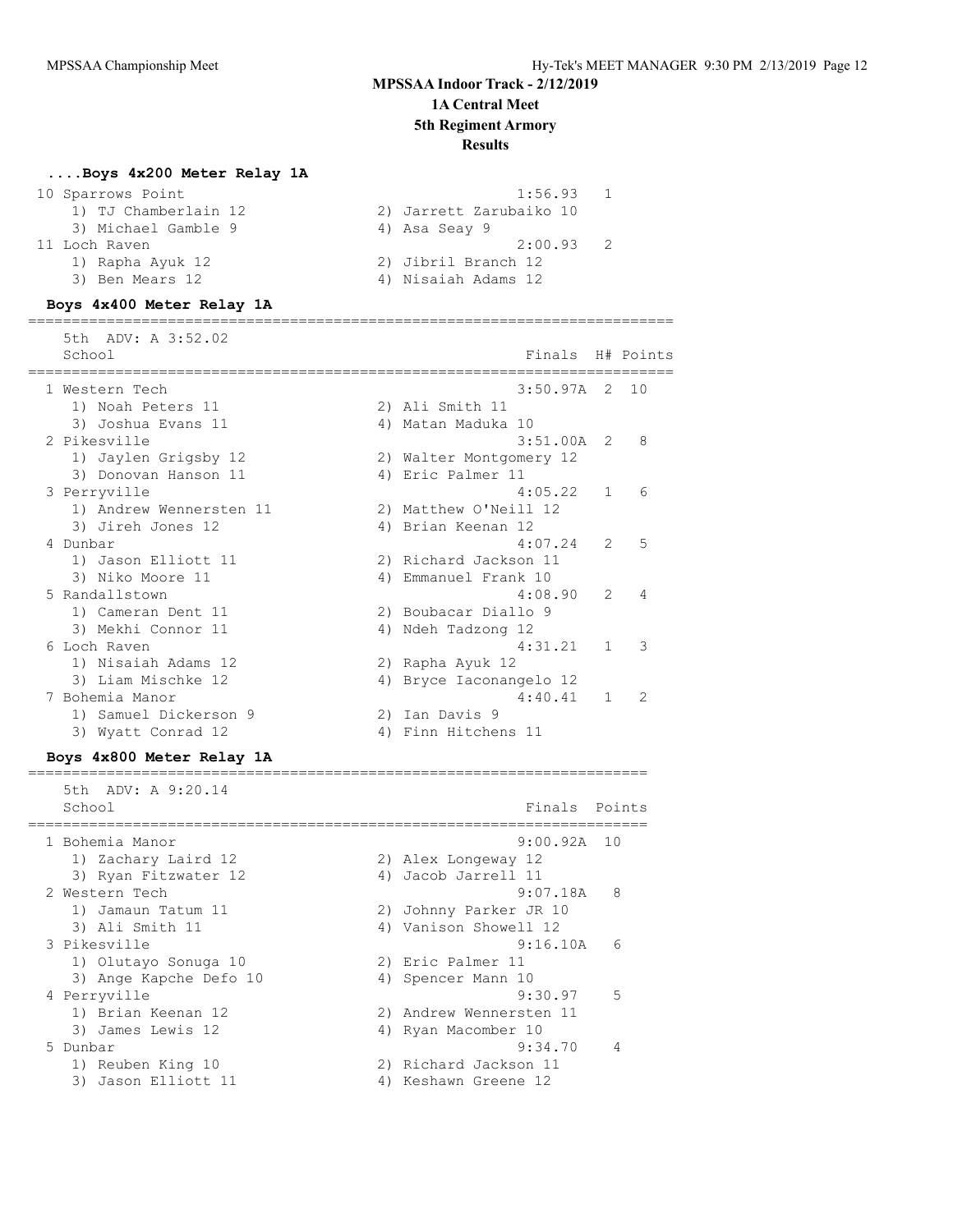### **MPSSAA Indoor Track - 2/12/2019 1A Central Meet**

# **5th Regiment Armory**

## **Results**

### **....Boys 4x800 Meter Relay 1A**

| 6 Randallstown       | $9:36.23$ 3               |  |
|----------------------|---------------------------|--|
| 1) Victor Kehinde 12 | 2) Ndeh Tadzong 12        |  |
| 3) Elijah Young 10   | 4) Rashaurd Bryant 11     |  |
| 7 Loch Raven         | 10:19.88 2                |  |
| 1) Ben Mears 12      | 2) Andrew French 9        |  |
| 3) David Caldwell 10 | 4) Bryce Iaconangelo 12   |  |
| -- Overlea           | 3rd leg 1 lap short<br>DO |  |
| 1) Daniel Adeyemi 12 | 2) Hector Camilo 9        |  |
| 3) Dylan Colvin 12   | 4) Honore Mubiayi 12      |  |
|                      |                           |  |

#### **Boys High Jump 1A** =======================================================================

 5th ADV: A 5-06 Name The Year School Control of Finals Points ======================================================================= 1 Zachary Newton 11 Randallstown 5-08.00A 10 5-02 5-04 5-06 5-08 5-10 P O O XO XXX 2 Chris Petty 12 Randallstown 5-04.00 8 5-02 5-04 5-06 P O XXX 3 Darin Ragin 10 Dunbar 5-04.00 6 5-02 5-04 5-06 O XO XXX 4 Brandon Moreland 11 Chesapeake-B 5-04.00 5 5-02 5-04 5-06 XXO XO XXX 5 Jireh Jones 12 Perryville 5-04.00 3 5-02 5-04 5-06 P XXO XXX 5 Dorian Green 11 Pikesville 5-04.00 3 5-02 5-04 5-06 O XXO XXX 5 Christopher Kvech 11 Sparrows Point 5-04.00 3 5-02 5-04 5-06 O XXO XXX 8 Dante Miller 12 Chesapeake-B 5-02.00 1 5-02 5-04 5-06 O X XX -- Matthew Lawrence 11 Perryville NH  $5 - 02$  XXX -- Jalen Bowman 9 Dunbar 9 MH  $5 - 02$  XXX -- Walter Montgomery 12 Pikesville NH  $5 - 02$  XXX -- Sean Braxton 9 Dunbar 9 MH  $5 - 02$ XXX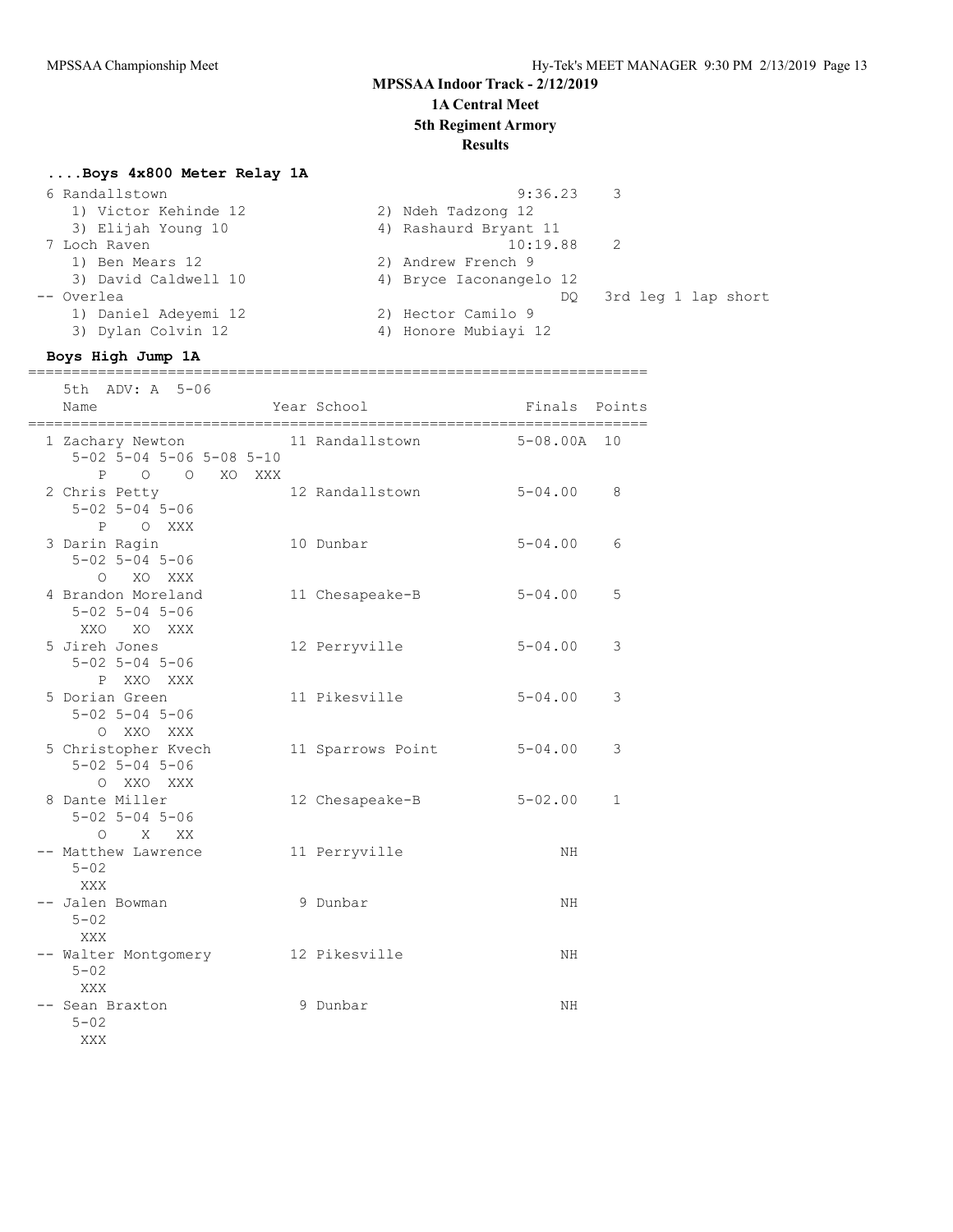**Boys Pole Vault 1A**

| 5th ADV: A 9-11<br>Name                                                                                |       | Year School      | Finals Points |    |
|--------------------------------------------------------------------------------------------------------|-------|------------------|---------------|----|
| 1 Truman Stewart 12 Pikesville<br>$7 - 068 - 008 - 069 - 009 - 06$<br>$P$ 0<br>$\bigcirc$              | O XXX |                  | $9 - 00.00$   | 10 |
| 2 Donovan Hanson 11 Pikesville<br>$7-06$ 8-00 8-06 9-00 9-06<br>O XO XXX<br>$\overline{O}$<br>$\Omega$ |       |                  | $9 - 00.00$   | 8  |
| 3 Kenneth Weaver<br>$7 - 068 - 00$<br>XXX<br>$\bigcirc$                                                |       | 12 Pikesville    | $7 - 06.00$   | 6  |
| -- Tyrez Means<br>$7 - 06$<br>XXX                                                                      |       | 10 Perryville    | ΝH            |    |
| -- Matthew Lynn<br>$7 - 06$<br>XXX                                                                     |       | 12 Bohemia Manor | ΝH            |    |
| -- James Lewis<br>$7 - 06$<br>XXX                                                                      |       | 12 Perryville    | NΗ            |    |

### **Boys Shot Put 1A**

#### =======================================================================

| 5th ADV: A 41-05                                                                                                                       |              |                |
|----------------------------------------------------------------------------------------------------------------------------------------|--------------|----------------|
|                                                                                                                                        |              |                |
| 1 Nicholas Johnson JR 11 Western Tech 41-11.00A 10<br>$41-05$ $41-05$ $40-11.50$ $41-07$ $41-11$ $41-00.50$                            |              |                |
| 2 Noah Snyder 12 Sparrows Point 40-03.25 8<br>40-03.25 37-10 38-05.50 FOUL 34-08 38-02                                                 |              |                |
| 3 Dorian Green 11 Pikesville 38-05.75 6<br>33-11.50 34-09.50 37-02.50 35-11 37-05 38-05.75                                             |              |                |
| 4 Christian Paxton 12 Western Tech 38-02.25 5                                                                                          |              |                |
| 38-02.25 33-10.25 37-04.25 33-07.50 FOUL 36-10.25                                                                                      |              |                |
|                                                                                                                                        |              |                |
|                                                                                                                                        |              |                |
| 6 Dominic Smith 12 Dunbar 35-08.00 3                                                                                                   |              |                |
| 32-10.50 35-08 35-03.50 32-05.75 32-11 35-07.50<br>7 Bakari Mack<br>31-05.50 35-06 34-09.25 34-09.75 33-06.25 34-09<br>8 Joshua Carter |              |                |
|                                                                                                                                        |              |                |
|                                                                                                                                        |              |                |
| 8 Joshua Carter 10 Perryville 33-10.00                                                                                                 |              | $\overline{1}$ |
| 33-02.50 33-10 FOUL PASS 33-07 33-06.25<br>9 Jabari Davis 11 Pikesville 33-08.00                                                       |              |                |
|                                                                                                                                        |              |                |
| 32-06.25 33-06.25 33-08 33-01.50 31-08.50 33-00.50                                                                                     |              |                |
| 10 Lance Haley 11 Chesapeake-B 33-03.50<br>32-01.50 30-11 33-03.50                                                                     |              |                |
|                                                                                                                                        |              |                |
| 11 James Duvall 9 Chesapeake-B 29-07.00                                                                                                |              |                |
| 29-07 26-05 29-00.25                                                                                                                   |              |                |
| 12 Jamaal Wescott 11 A.C.C.E.                                                                                                          | $28 - 08.75$ |                |
| $27 - 04.25$ $28 - 08.75$ $27 - 06$                                                                                                    |              |                |
| 13 Tramar Matthews 9 Chesapeake-B 27-11.75                                                                                             |              |                |
| 27-10.50 27-08.75 27-11.75                                                                                                             |              |                |